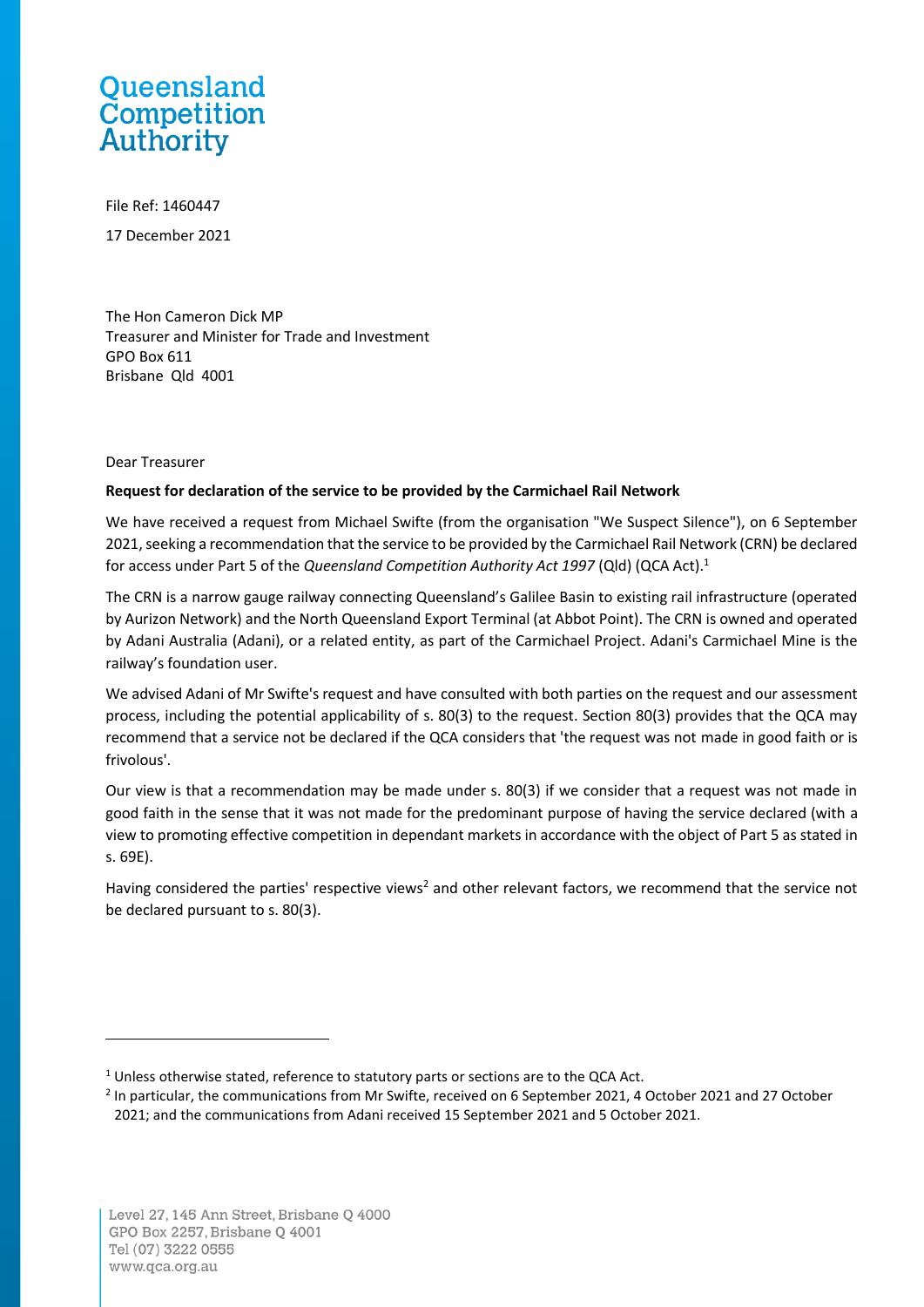In making this recommendation, we note Mr Swifte's statements and the context in which they were made. This includes Mr Swifte indicating that:

> [m]y chief concern is that Adani may be developing "monopoly infrastructure" without sufficient regulation of development activity.

Mr Swifte's request and subsequent correspondence indicate he has made right to information requests seeking transparency and accountability with respect to the roles of government and Adani in the development of the CRN.

Mr Swifte also said that:

[v]ery few primary sources exist on the public record to confirm the details of Adani's rail corridor.

We provided Mr Swifte with an opportunity to comment on Adani's submissions, including Adani's submission that his request was not made in good faith. That submission was made with reference to various past statements attributed to Mr Swifte which Adani submitted suggested that Mr Swifte's motivation in making the request was to delay or undermine the commercial operation of the CRN.

In response to Adani's submissions concerning good faith, Mr Swifte relied on the fact that we had requested further information to support his request. He also submitted that s. 77 of the QCA Act makes 'no special provisions about which 'person[s]' can make a request.' Mr Swifte went on to submit that:

> I am exercising my fiduciary responsibility as a citizen/resident of Queensland to support the development of a political economy that does not damage the rights and interests of those impacted by infrastructure of 'state significance'. Providing the QCA with ample time to investigate an anticipated facility that is to provide a service can help deliver robust regulation and transparency to support competition. As someone who has researched the economic interplay between environmental organisations, governments, mining companies and Traditional Owner groups regarding resource extraction projects in Australia, and particularly in the Galilee Basin for the last 7 years, I have always pursued greater access to information on the public record to support an informed citizenry.

We do not consider that the fact that we requested further information about Mr Swifte's request demonstrates that Mr Swifte's request was made in good faith. Rather, it simply reflects our consultations on this matter.

We agree that Mr Swifte is within the scope of 'person[s]' who can make a request under s. 77. However, it is relevant to our conclusion as to good faith that Mr Swifte is not an access seeker; is not affiliated with an access seeker or entity representing the interests of access seekers (such as an industry organisation); does not operate in a market that is dependent upon access to the service; and does not appear to be in any way reliant on access being provided to the CRN service.

Reading his submissions as a whole, the focus of Mr Swifte's request was lack of information on the public record regarding the CRN and his view that declaration is necessary in the context of prudency and good economic management. The transparency that Mr Swifte seeks is not contrary to the objects of Part 5. That is, increased transparency in relation to the construction and approval of the CRN will not impede the efficient operation of significant infrastructure, nor will it reduce effective competition in dependent markets. However, such transparency is not itself the object of Part 5. There may be other avenues that are better suited to Mr Swifte achieving his objectives, including by way of the information disclosure provisions in the *Right to Information Act 2009* (Qld) and/or the *Freedom of Information Act 1982* (Cth).

Having regard to the above matters, we consider that Mr Swifte's request was not made for the predominant purpose of having the service declared (with a view to promoting effective competition in dependant markets in accordance with the object of Part 5 as stated in s. 69E). We consider that Mr Swifte's request was not made in good faith within the meaning of s. 80(3), and recommend that the service not be declared.